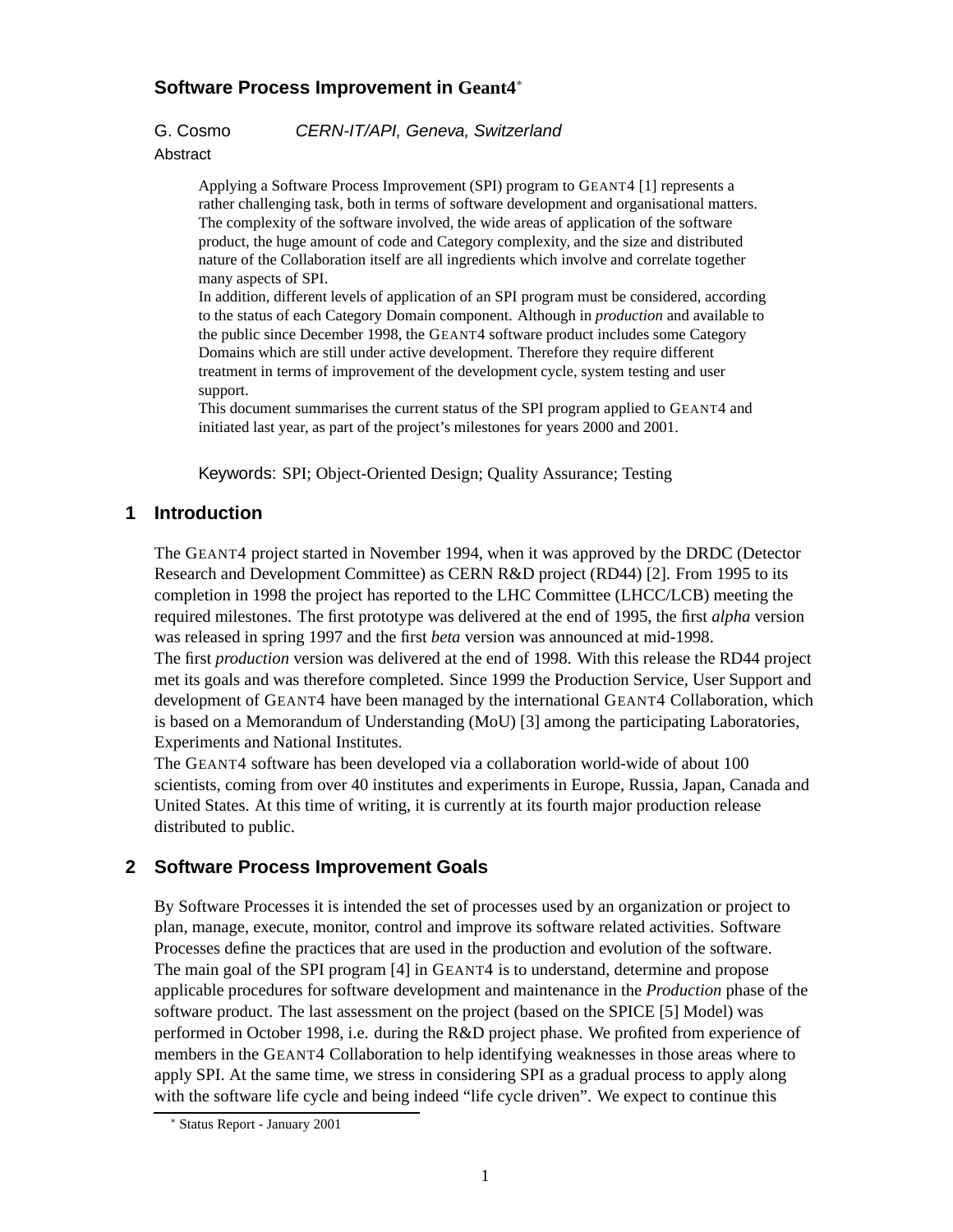activity, by performing assessments in future to address those areas previously not investigated and to monitor progress of the SPI program itself.

Three main areas of application of SPI in GEANT4 were chosen in the current phase: Object-Oriented Analysis & Design (OOAD) software cycle, Quality Assurance & Optimisation (QA) and System Testing.

Concerning OOAD, the goal is to guarantee that the code quality will not degrade with time and assure a coherent development where coupling will not increase with the complexity of the software, by applying the suggested SPI actions associated with a regular QA activity. Actions suggested for QA embrace several activities to be regularly applied, both in a global context and within each component domain of the project. These activities aim to improve overall usability and robustness of the applications at run-time and to improve quality, maintainability, portability and reliability of the code in general.

Actions suggested for testing aim to improve the System Testing activity itself, assure its continuity and integration with the normal software development. A well organised and well integrated System Testing activity will help indirectly to improve the quality of the user support by frequent releasing of well tested code.

Establishing well defined methods and procedures is of vital importance for GEANT4, whose mandate is to provide a software product and maintain it over a reasonably long life-time with continued good reliability and robustness.

# **3 Software Processes**

Many software processes may be addressed by SPI arising from various process categories: primary life-cycle of software development, supporting life-cycle, management processes, organisational life-cycle and user-supplier processes. Processes belonging to each category may be correlated. Therefore the correlations must be taken into consideration for any assessment. Among these categories we can identify the following processes (the complete list of software processes in ISO 15504 [5] can be found in appendix A):

- Development or Engineering processes: system & software requirements analysis, software design, software construction, software integration and unit testing, software maintenance
- $\bullet$ Documentation
- $\bullet$ Configuration and Change Management
- Problem Resolution
- $\bullet$ Quality Assurance and Measurement
- $\bullet$ System Testing, Acceptance and Releasing
- $\bullet$ Verification and Validation
- $\bullet$ Reviews, Audits and Joint Reviews
- $\bullet$ Project Tasks Management
- $\bullet$ Risk Management
- $\bullet$ Improvement Process
- $\bullet$ Process Establishment
- $\bullet$ Human Resource Management
- $\bullet$ Infrastructure
- User Support, Distribution

A particular process can be deployed at different levels of generality. Tailoring of processes is required sometimes for different domains because of quality, of stability requirements, or due to the evolution phase of a specific domain, or in order to adapt a process to the people. SPI is a process which must be applied with the full support of all parties concerned, gradually and after identifying the right priorities and objectives [8].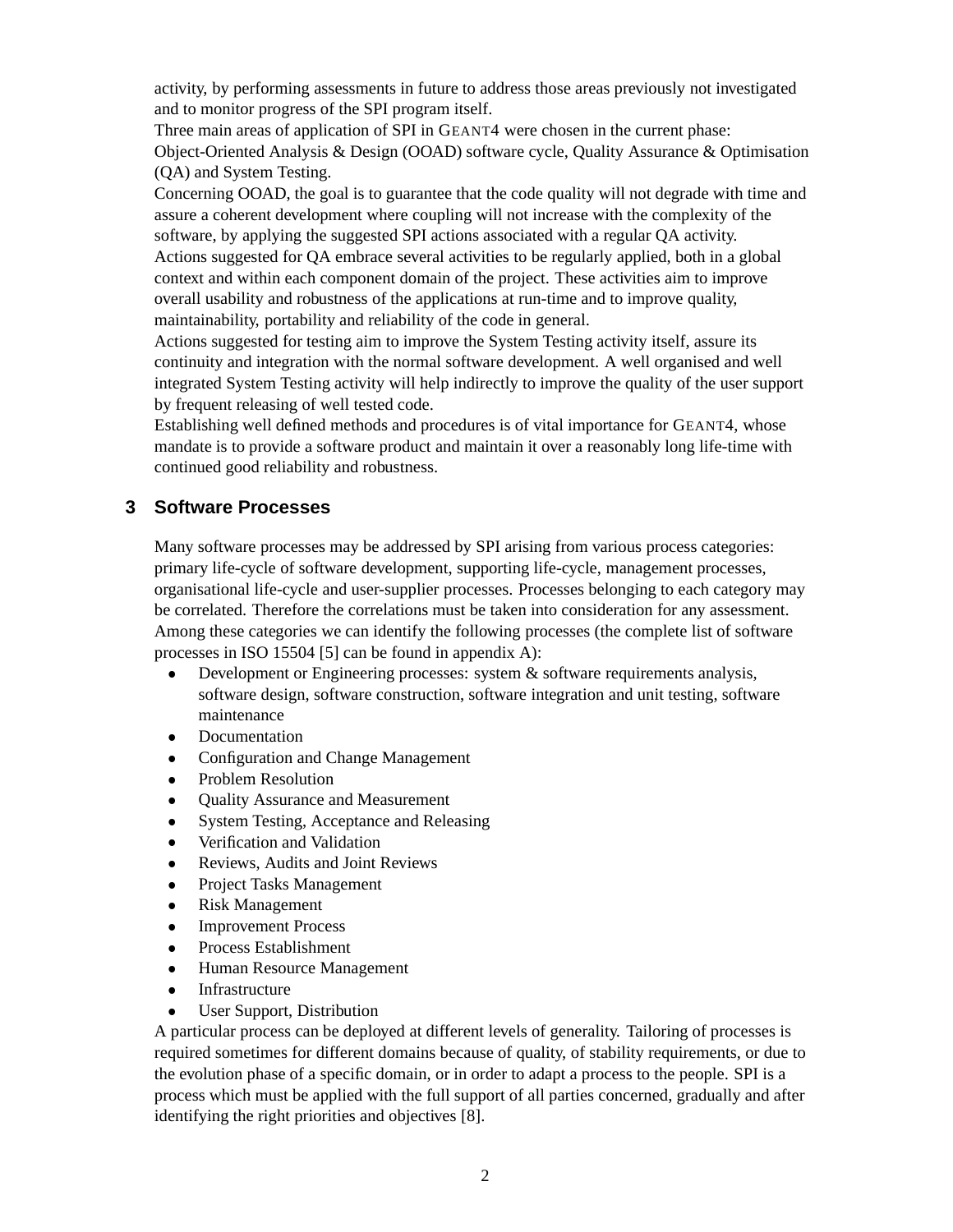## **4 Current Status in Geant4**

Most of the procedures and methods of application of software processes mentioned in this section derive from the RD44 project [2] specifications. They were applied during the development phase of the project, but are still valid especially for those domains of the project where development is in progress.

## **4.1 Primary life-cycle processes**

The life-cycle model adopted for most domains in GEANT4 is both iterative and incremental (also called *spiral* approach) [9]. The steps among Analysis of Requirements, Design, Implementation and Testing are repeated. Refinements and extensions to detailed design and sometimes also to the architecture have been applied according to new requirements or design issues. In the current Production and Maintenance phase, the life-cycle model is iterative for most domains; it allows the application of successive refinements to the existing architecture, by applying experienced solutions to analysis and design iterations.

 $\bullet$ Requirements elicitation process:

Problem domain and use-case analysis led to elicitation of the User Requirements [10] during the initial phase of the project. User Requirements have been systematically reviewed and updated following the ESA PSS-05 software engineering standard [11]. The User Requirements Document (URD) is now maintained in a source repository providing also automatic versioning; it will be subject to revision during year 2001. Sources of the URD for specific project domains will be also kept and maintained in the repository and available to members of the Collaboration.

 $\bullet$ Software Design:

> The Booch (Unified) [9] methodology is employed for Object-Oriented Analysis and Design of the software. The Booch/UML notation has been chosen as the common *language* for documentation of designs and internal design reviews. Old documents in Booch notation exist and are being progressively updated and converted to UML. The Rational Rose CASE tool [12] has been extensively used for the initial generation of the design documents and, where required, for reverse engineering. Standard documents provided for architectural and detailed design are:

- **–** The class *Category Diagram*: showing the overall picture of the problem domain analysis in the project, the use relations between the different class Categories and the dependency flow. A correct domain decomposition and a well considered set of dependencies (avoiding circular use relationships), allows working groups associated to each Category domain to work largely in parallel, establishing also a hierarchy for delivery.
- **–** *Class Diagrams*: relationships among classes and their main attributes and methods defining the interfaces are shown in these diagrams. Classes are grouped according to Categories or sub-Categories and Class Diagrams represent the structure of the specific sub-system.
- **–** *Scenario Diagrams* (*Object Diagrams* or *Interaction Diagrams*): show how existing objects relate each other in the logical design of the system. They can be used to illustrate a precise event and show how objects interact through their interfaces in a temporal sequence.
- **–** *Class Specifications* or *Mission Statements*: describe mission and main (public) functionalities of a generic class. A Software Reference manual is also provided.
- Software Construction: Programming and coding guidelines [13] were adopted from the beginning. It was felt important not to impose too fixed rules or style-conventions for a world-wide collaboration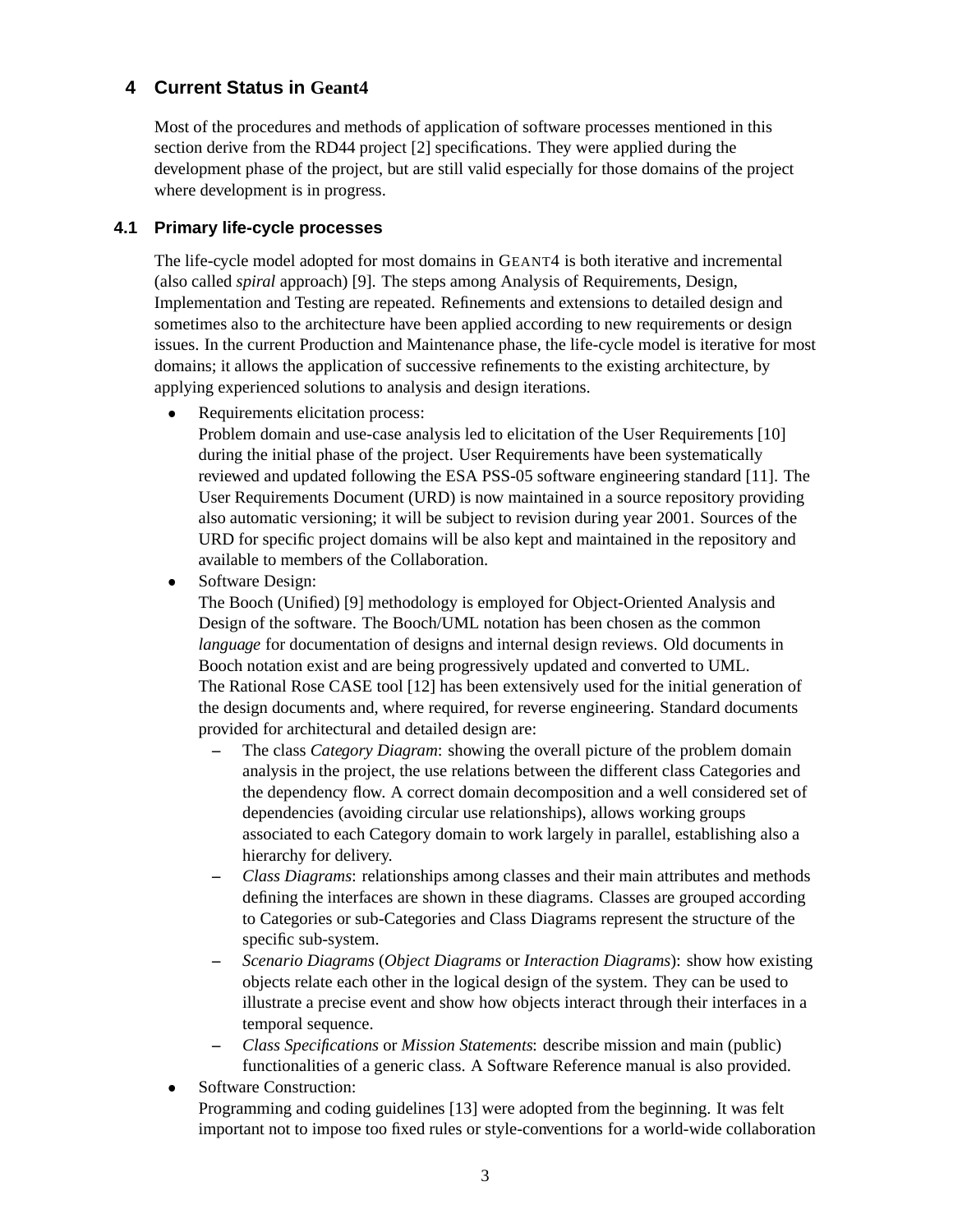like GEANT4, but just flexible and adequate guidelines basically dealing with adhesion to the object oriented paradigm (data-hiding, encapsulation, etc.), performance, and portability of the software.

Packaging of the software has strictly followed the domain decomposition into Categories and sub-Categories that resulted from the design process. Wherever applicable, classes defining interfaces are packaged in sub-Categories separately from the concrete classes implementing such interfaces. In such a way, classes beloging to a Category collaborate to provide a set of services in a re-usable way.

Tools for Quality Assurance are used, mainly in the areas concerning source code filtering for coding rules violations and run-time memory management. Code filtering is periodically performed (twice a year) in a "global" context, and recently an automatic mechanism for submitting code filtering through WWW using the CodeWizard tool [14], has been introduced. This allows to any developer in GEANT4 to submit unit-package source code filtering and receive the results automatically by e-mail.

 $\bullet$  Software Integration and Unit Testing: System aggregates that can be tested together are identified according to the dependency structure of Categories. Related tests are regularly monitored as part of the routine testing procedures [17].

Unit testing is performed indipendently within each Category or sub-Category and tests are implemented trying to maximize coverage as much as possible.

 $\bullet$ System Testing, Acceptance and Releasing:

System Testing activity is deployed by a specialised team, the System Testing Team (STT). Procedures for testing [17] and releasing [18] are defined and strictly applied in order to guarantee regular and efficient delivery of well tested sets of tags including bug-fixes and/or new development. The release procedure foresees that tags for the various Categories are submitted in groups where the order strictly follows the dependency structure defined by the class Category Diagram. Acceptance tests which are also included in routine system tests are built and run separately by the Release Manager during the release phase. Major public releases are distributed twice a year. Bug-fixes are collected and periodically made available as public patches or minor releases.

 $\bullet$ Software Maintenance:

> In order to achieve maintainable software and ensure its quality, the adoption of standards, wherever possible, is promoted. Encapsulation of components is maximised, inter-dependency and unit complexity is minimised. We try to assure portability of the software by constantly monitoring the evolution of compilers on different system architectures, and by avoiding adoption of system-dependent solutions or naive language features wherever it is the case.

Traceability of updates, extensions and bug-fixes to the code is assured by means of maintaining ad-hoc history files, regularly tagging the code and by trying to disentangle routine development from bug-fix updates [18].

 $\bullet$ User Support, Distribution:

> The terms of the User Support in GEANT4 are defined in the article 2 of the Memorandum of Understanding (MoU) [3] document. Contact persons for each working group are nominated and are responsible for managing and resolving problem reports submitted by users through the WWW by means of the GEANT4 Problem Tracking System [24], which automatically assigns a problem report according to the specified Category domain affected.

> The GEANT4 WWW site [1] also provides on-line documentation, a FAQ page and the list of contact persons for each Working Group domain. A public User Forum based on Hypernews [25] will also be setup soon.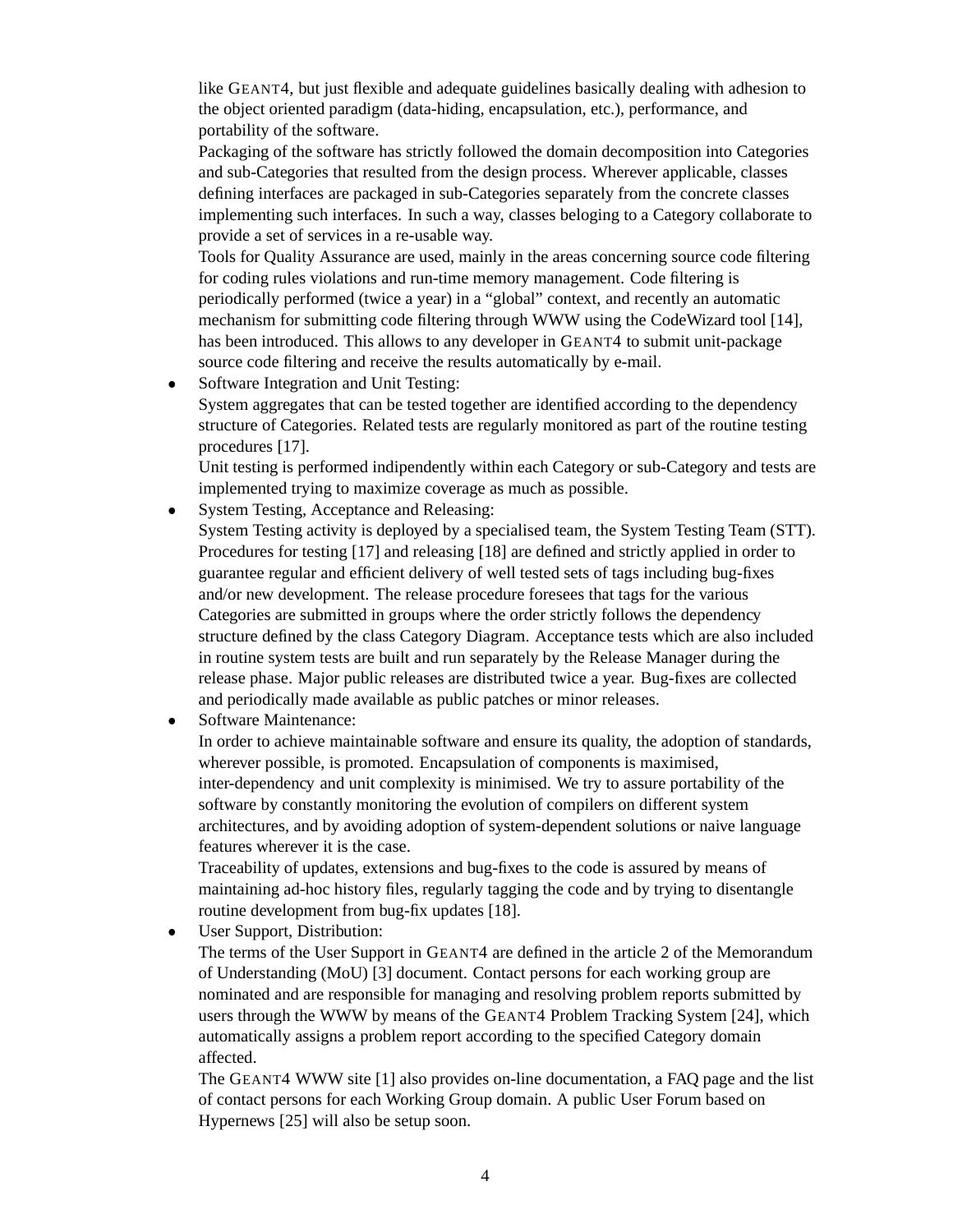## **4.2 Supporting life-cycle processes**

#### $\bullet$ Documentation:

As user documentation [19], GEANT4 provides six documents (available on-line from WWW) addressing inherently different topics and levels of expertise:

- **–** *Introduction to* GEANT4: a general introduction to the GEANT4 toolkit, mandate, required computing environment, user support policy.
- **–** *Installation Guide*: guide to a step-by-step installation of the toolkit and specification of required resources and third party software and tools.
- **–** *User's Guide for Application Developers*: provides a step-by-step tutorial in the use of GEANT4 for a generic user; it describes the usage of the toolkit for practical applications and also for more advanced uses, providing example codes.
- **–** *User's Guide for Toolkit Developers*: guide oriented to developers who want to contribute to extend functionalities in the GEANT4 toolkit - like, adding new physics processes, new particle types, etc. It includes a large part of the design documents (mainly class diagrams) related to the implementation of the system kernel. It also includes a guidance on how to extend the functionality of each class category.
- **–** *Physics Reference Manual*: contains a detailed description of the physics models employed in simulating various kinds of physics processes implemented in the toolkit.
- **–** *Software Reference Manual*: includes the description of the definitions of most relevant classes and their public interface methods. It's automatically generated from the source code.

Documentation in the form of comments in the source code is also provided, basically for use of toolkit developers.

User examples distributed with the toolkit are referenced in the documentation in form of a self-tutorial, starting from "novice" examples showing simple applications of the GEANT4 toolkit, to "extended" examples for specific applications, to "advanced" examples showing real and complete applications and using external extensions for advanced graphics or analysis modules.

Design documents are maintained in a separate source repository available to developers in the Collaboration, together with the User Requirements documents and the Training Kit Tutorial.

The Training Kit Tutorial has been developed to address three different kind of courses:

- **–** *Short 1-day Lecture* short general course of 1 day;
- **–** *School-type Course* course suitable for a school, about 5 hours lectures plus hand-on sessions with exercises;
- **–** *Academic-style Lectures* series of lectures focused on specific topics for approximatively 3-5 hours.

Documents, papers, publications and much more is also available from the GEANT4 WWW site [1].

- $\bullet$  Configuration and Change Management:
	- **–** *Software Configuration Management*: A server for software and documentation repositories is in place; it is based on CVS [20] as basic tool for concurrent version management. The code and documents in the repositories are accessible to members of the Collaboration through AFS [21] at CERN and also through "pserver" read/write access. An account at CERN and disk quota on AFS is provided for each project developer. Creation of new packages or repositories and any other technical issue is under control of the Software Management coordinator, who is also responsible for the WWW maintenance.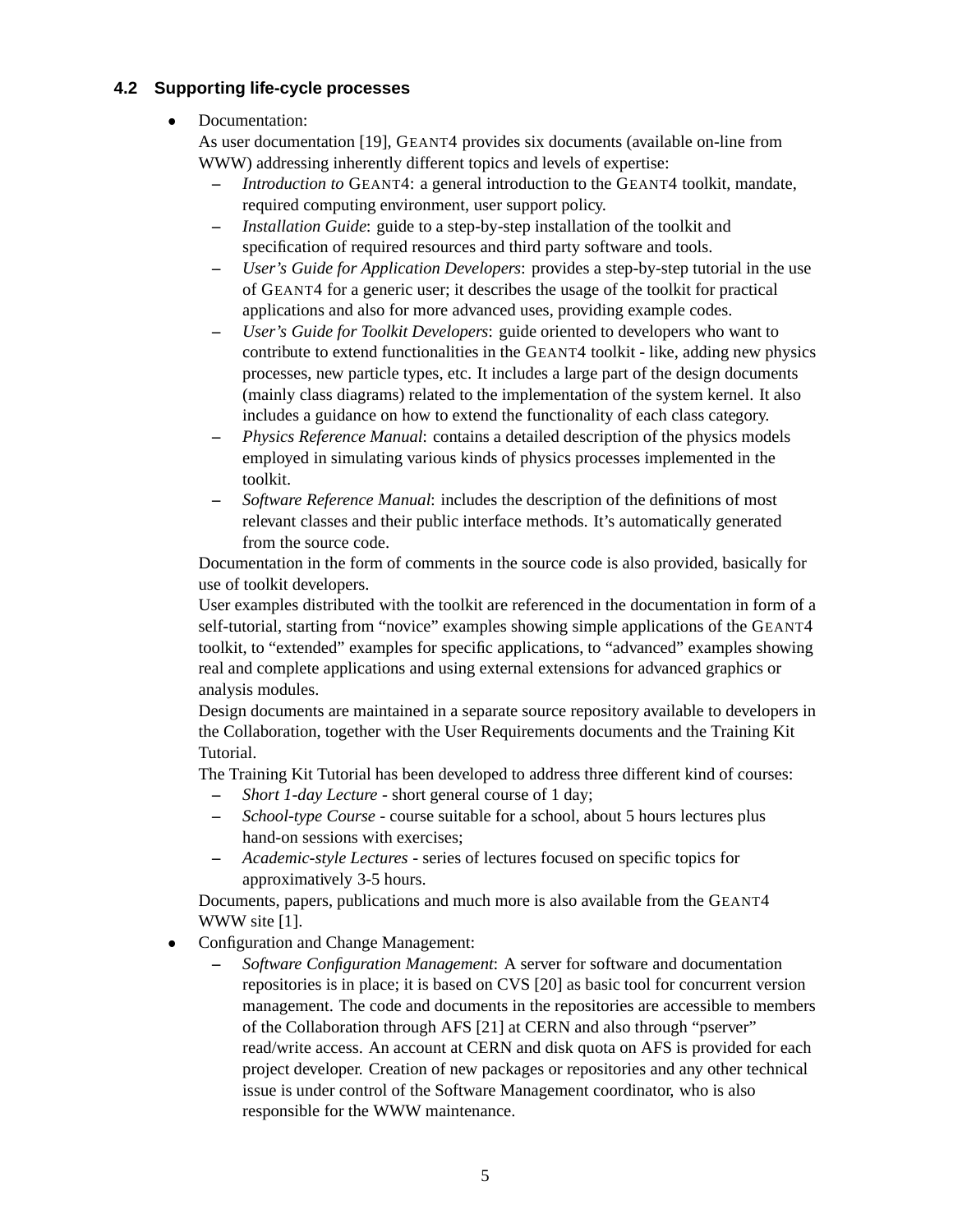**–** *Tagging and Versioning*: Category coordinators have the responsibility of managing the development within their Categories and provide tags for testing and releases following well specified rules [18]. Coordinators are invited to tag frequently their code, announce the tag to the System Testing Team, with a description of changes included. The STT will then run all validation system tests for all supported compilers/architectures. The Bonsai [26] tool is used as database to automatically detect any new tag introduced into CVS.

A global reference tag is provided every month, including all tags which passed system validation tests. The tag is announced and made available to developers and collaborating Institutes for development.

Major public releases are distributed twice a year. Bug-fixes (no new developments) are periodically collected and publicly made available in the form of patches or minor releases.

User documentation is tagged according to the major public releases.

 $\bullet$ Problem Resolution:

> A customised version of Bugzilla [27] is used in GEANT4 as a Problem Tracking System [24] for bug reports and feedback. The system, accessible from WWW, is open to users and is set up to automatically assign problem reports to responsibles according to the Category domain affected. A report can contain all necessary and useful information for a correct and efficient analysis and tracking of the problem posted.

> Developers are encouraged to always document changes committed in the source repository, either with the CVS command itself and by properly recording any activity in appropriated "History" files associated to each Category. Tags announced to the System Testing Team must be properly documented and regular release notes at every minor/major release or global development tag are provided.

Category Coordinators are also invited to distinguish as much as possible tags including bug-fixes from tags including new development; branch tags in CVS are sometimes required and used.

 $\bullet$ Quality Assurance and Measurement:

> Code walk-throughs are periodically performed through specialized tools for monitoring against violations of established coding rules. The CodeWizard tool [14] has been used for this purpose and an automatic mechanism for submitting code filtering for unit Categories has been put in place and is available to GEANT4 developers.

Checks on run-time memory management are regularly performed before every major public release; tools like Insure++ [15] and SUN Workshop [16] are used over selected test-bed applications.

Checks for violations of the dependency structure of Categories at macro level are performed periodically and correspondance with the main class Category Diagram is monitored.

Performance monitoring on selected test-bed applications is applied at unit level for Categories where performance is critical. Results are compared against previous measurements based on stable releases of the code.

 $\bullet$ Verification and Validation:

At macro level, the dependency structure of Categories is verified against the main class Category Diagram taken as reference.

General functionalities of the Toolkit are verified at every new revision of the URD [10]. Verifications of functionalities and coverage at unit level are under responsibility of each Category Coordinator, as well as unit tests and validation of new developments or fixes. New development is validated by the STT once all system integration tests have been successfully performed, provided that, in collaboration with Category Coordinators,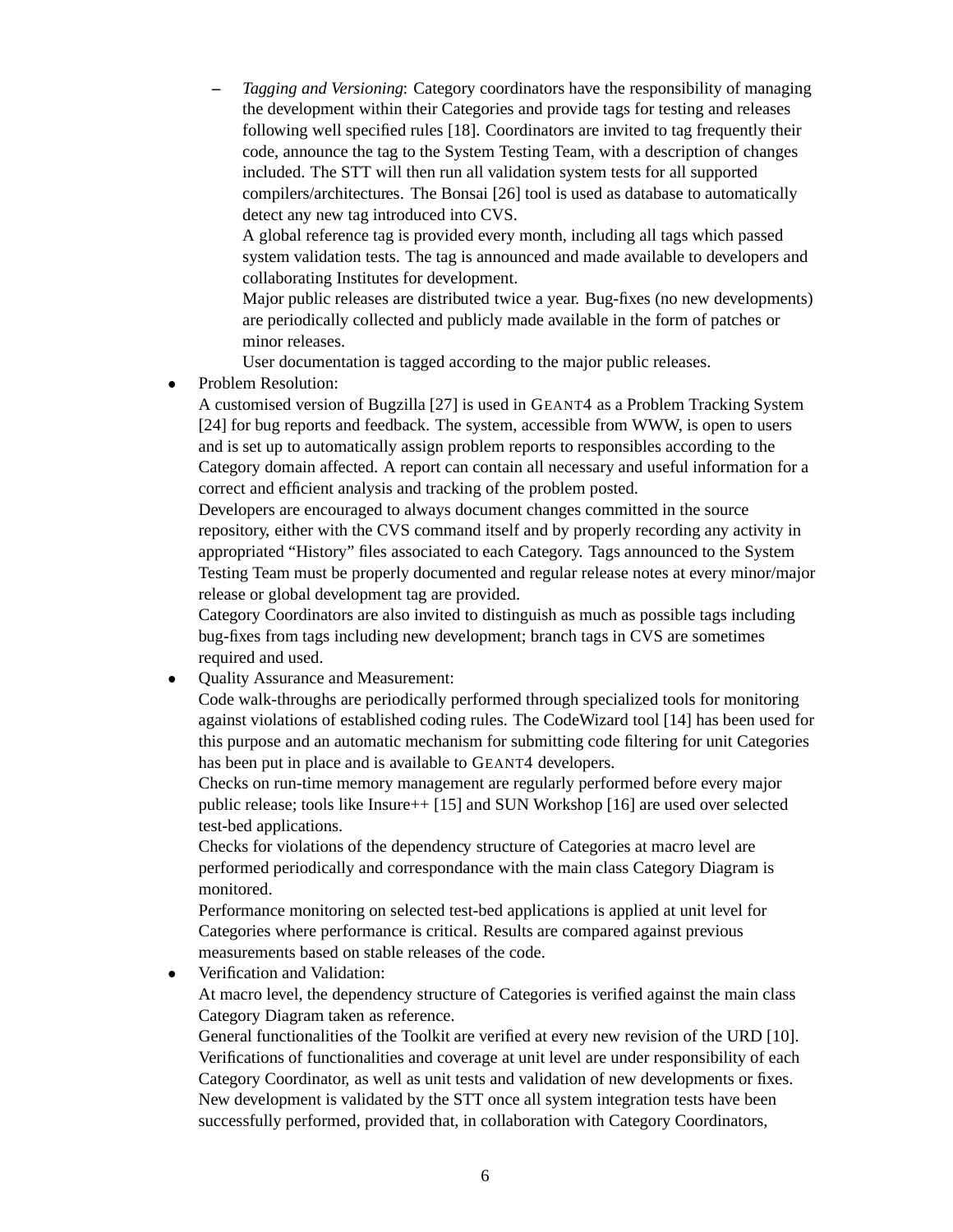system tests have been extended to cover also the new introduced functionalities.

- $\bullet$  Reviews, Audits and Joint Reviews:
	- Internal reviews concerning technical matters and proposals from users, developers or collaborators are performed during meetings of the GEANT4 Technical Steering Board (TSB), which is organised 6 times per year. Minutes of the meetings are publicly distributed. Joint reviews with users involved in the GEANT4 joint projects are organised periodically. Reviews internal to each working group associated to a specific Category are organised and under responsibility of each Category Coordinator. Global reviews of the product or the Collaboration in general are organised by the Collaboration Board (CB), which usually meets twice a year. Management of resources and monitoring of responsibilities or analysis of proposals from the TSB are all matters

handled by the CB, according to the GEANT4 Memorandum of Understanding [3]. Every year, the GEANT4 Collaboration meets for a workshop of one week, where project milestones are reviewed, problems and/or hot topics are discussed, working sessions are organised.

#### **4.3 Organisational life-cycle processes: Management processes**

 $\bullet$ Project Tasks Management:

> Management of the project is under control of the GEANT4 Collaboration as specified and dictated in the GEANT4 Memorandum of Understanding [3]. Geant 4 is organised in working groups; each working group is responsible for one specific domain of the toolkit where well specified tasks are associated to it. Each working group is represented in the TSB by its Coordinator(s).

Objectives are defined every year, discussed within the TSB meeting and presented to the CB. They are reviewed generally during the TSB meetings, joint reviews or in the Collaboration Workshop organised once every year.

 $\bullet$ Risk Management:

> Technical risks involving flexibility and usability which may affect mainly the architectural design, or risks related to performance penalties, code duplication, code quality and porting which in large part applies to detailed design, are controlled and mitigated in general by the development process adopted. A well established "Macro" process can mitigate those risks (especially those that may affect the "Micro" processes) and assure the success of the project.

Non technical risks like those related to code delivery, resource management and human relationships are strictly related to tasks planning, where the established schedules must not be overly optimistic.

## **4.4 Organisational life-cycle processes: Organisation processes**

 $\bullet$ Improvement Process:

> Principles and goals of SPI are described in this document. A plan [4] was formally presented at TSB meetings and approved as one of the milestones for year 2000-2001. Priorities and objectives were identified and the approved SPI program is currently being applied; some of the actions suggested have already been taken. As expressed in Section 2 of this document, SPI is a process which must be gradually applied; SPI must be considered life-cycle driven, therefore progresses of the established program will be constantly monitored.

**–** Process Establishment:

General process standards where established since the R&D phase [2] of the project and gradually extended or complemented. Their application may vary according to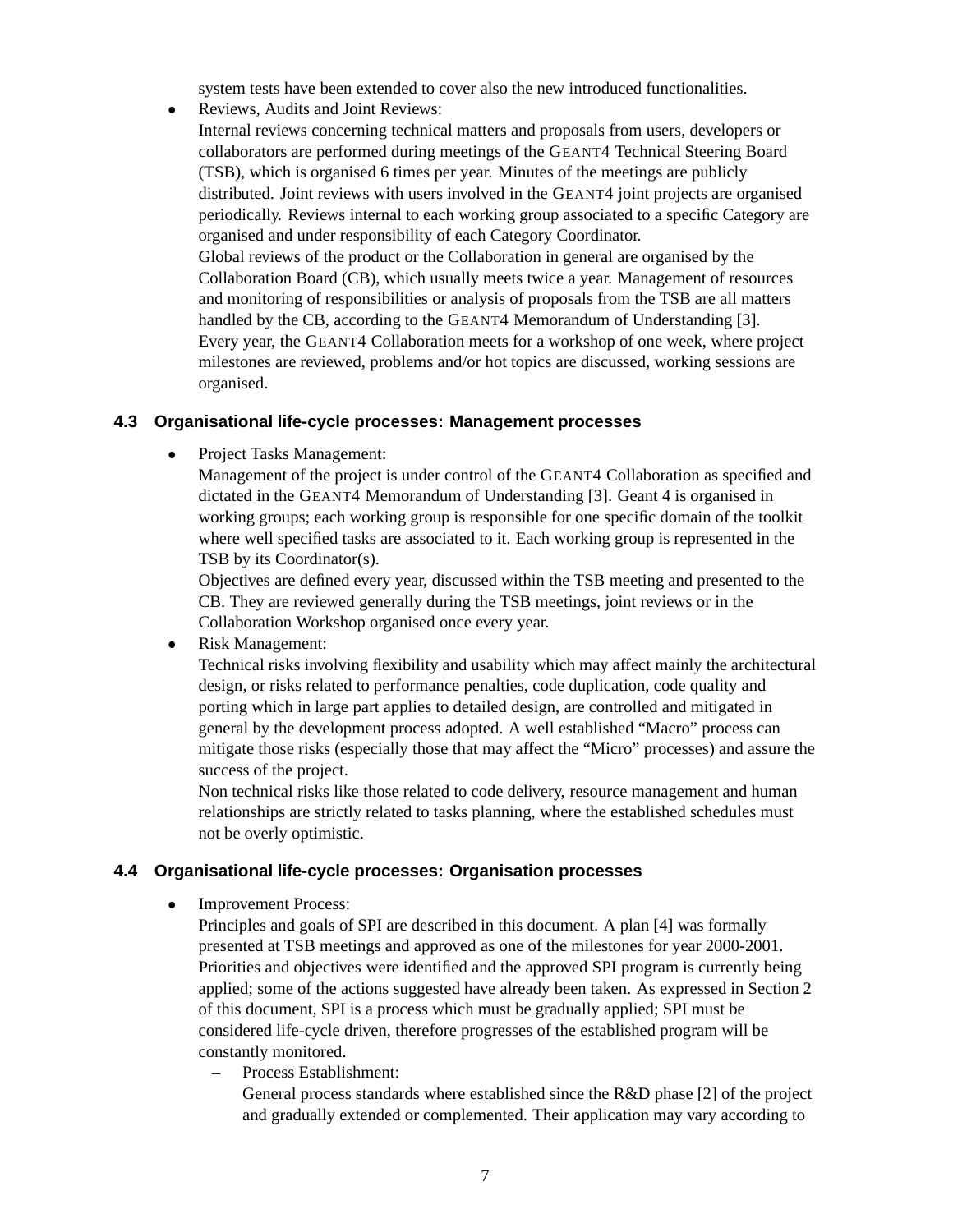the phase of the project and its scale, in which case they are reviewed. Application of these standards needs to be regularly assessed.

Reaching the capability level of a performed process establishment /citespice1 in the project is a key objective for GEANT4, also for what concerns an SPI program applied to it.

 $\bullet$ Human Resource Management:

> Teams are composed according to the domain decomposition dictated by the design, forming a working group. People are made part of a team according to their interests, expertise and availability. The addition of new members or creation of new working groups must be approved by the TSB and acknowledged by the CB, after the provision of a formal proposal and plan of work. The CB is also responsible for the overall allocation of resources. Organisation in terms of internal training for new members developers and tasks planning is under control of the coordinator of the working group.

 $\bullet$ Infrastructure:

> As specified in the GEANT4 MoU document [3], the necessary resources for travel to meetings as well as for software development tools and infrastructure are provided by the parties or institutes of the collaborators, according to the tasks assigned to the working group.

# **5 Actions for Software Process Improvement**

In this section, we list for each class of processes, those Software Processes in GEANT4 which we identify suitable for an improvement; for these processes appropriated actions are suggested. Among all the actions listed below, priority has been given to those mentioned in the executive summary.

Note that some of the actions listed below are already in use.

## **5.1 Primary life-cycle processes**

- $\bullet$  Requirements elicitation process:
	- **–** Periodically review and if necessary update the general User Requirements Document (URD), by analysing it also in the context of each category domain, possibly starting from the list of "use-cases".
	- **–** Adopt automatic versioning for the general URD and category domain specific documents, by keeping sources in a dedicated repository for documents under CVS [20] and structuring it according to domains.
	- **–** Category coordinators should periodically review and, if necessary, update domain specific URDs, where applicable.
- Software Design:
	- **–** Within each Category domain, Category Coordinators should periodically perform the following actions:
		- Review and identify those areas where an OOAD software cycle needs to be applied and implement it;
		- Review design documents (class diagrams, class specifications for the Software Reference Manual, and scenario diagrams for the most relevant object interactions concerned). If necessary update and integrate them;
		- Review the code to check its consistency with the design.
	- **–** Improve for most Category domains the traceability between requirements, design and test-cases, by generating precise mapping between:
		- unit tests and classes as defined in the class diagrams;
		- integration tests and categories as defined in the architectural diagrams;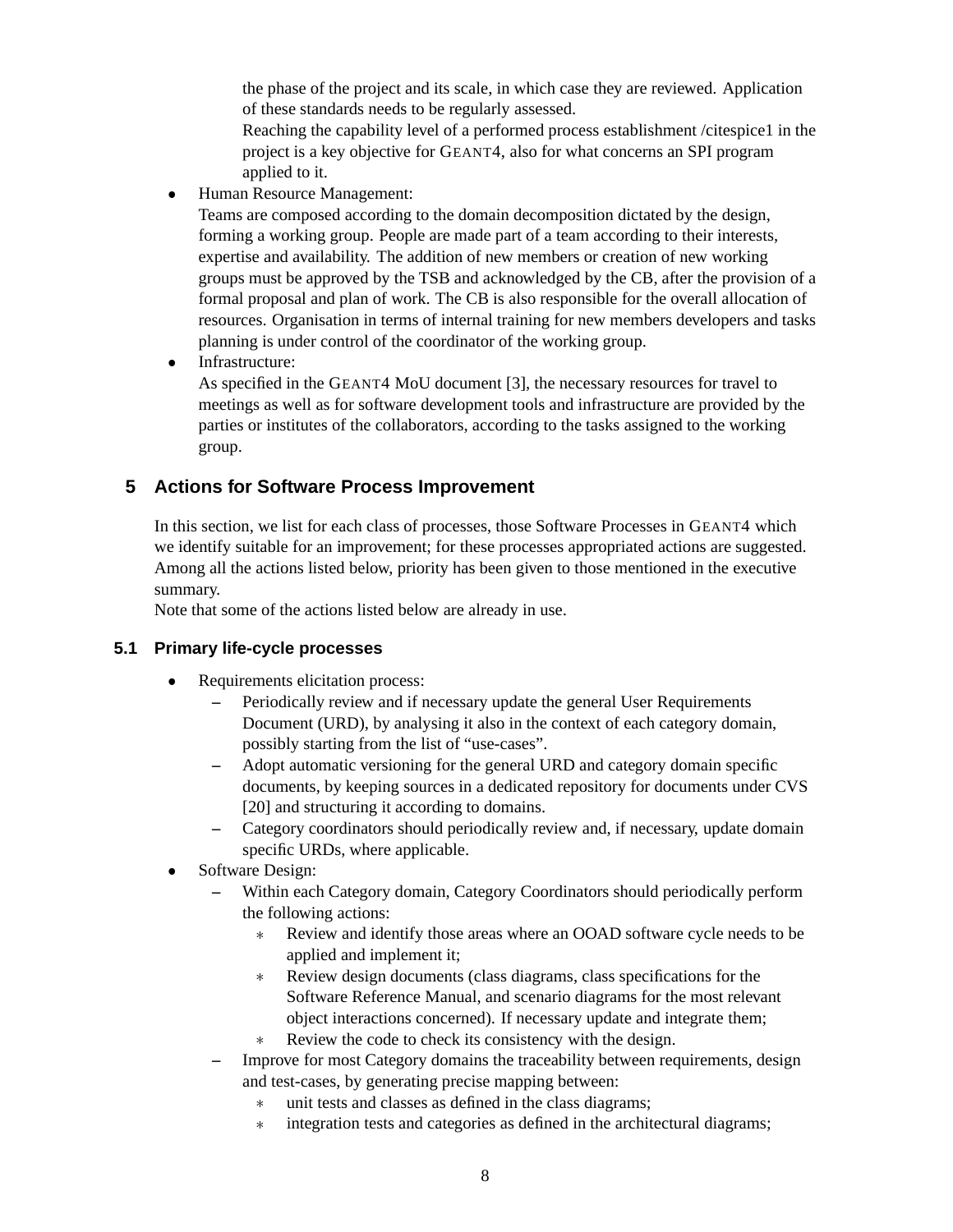- system/acceptance tests and requirements/use cases.
- Software Integration and Unit Testing:
	- **–** Establish clear responsibilities for maintenance and integration of system ans acceptance tests in the normal development process, in order to improve communication and collaboration between the System Testing Team and developers.
	- **–** In order to easily monitor the evolution of the system tests and verify that the required functionalities are correctly implemented and tested: review and properly document current system tests; check and possibly increase the scope of the system integration tests by verifying correspondance with URD and use cases.
	- **–** Improve unit testing coverage also through adoption of specialized tools for coverage analysis. The STT should generate a map for testing coverage in collaboration with Category Coordinators and establish a valid method for its maintenance.
- System Testing, Acceptance and Releasing:
	- **–** Review currently dedicated resources available for testing: manage recruitment of new manpower and promote a training activity for "new-comers".
	- **–** Improve *regression tests* to detect and understand behavioral changes that may happen by the integration of new development.
	- **–** Improve *statistical tests* to help with verifying the coherence of the results with their logical or physical meaning (statistical distributions) for each test.
	- **–** Improve/implement automation: Bonsai [26], LXR [28] and Tinderbox [29] WWW tools. Promote their proper usage among Collaborators.
- - User Support, Distribution:
	- **–** Setup a moderated public users' Forum based on WWW, for discussions on generic GEANT4 topics.

# **5.2 Supporting life-cycle processes**

- $\bullet$  Documentation:
	- **–** Collect updated design diagram sources, and define a clear procedure for their maintenance and update. Store design diagram sources (.mdl Rose files) in a CVS repository with restricted access to GEANT4 Category Coordinators. Implement a policy to regularly update them.
	- **–** Make available on web the updated design documents (also update of User's Guide for Toolkit Developers) and define a clear procedure for their maintenance and update.
	- **–** Costantly review and improve code quality of official public examples, in order to facilitate take up and training of users of GEANT4 by providing them with a set of well thought out reference examples.
- Configuration and Change Management:
	- **–** Adopt proper *change management* during both development and maintenance phases when design faults are detected or updates are applied.
- Problem Resolution:
	- **–** Improve automation of current Problem Tracking System and promote its proper usage among Category Coordinators.
- Quality Assurance and Measurement:
	- **–** Create a team of 2 people involved for at least 30% of their time. The team should take the responsibility of:
		- Identifying the proper professional tools to be used associated to topics of: dynamic memory allocation monitoring, perfomance monitoring and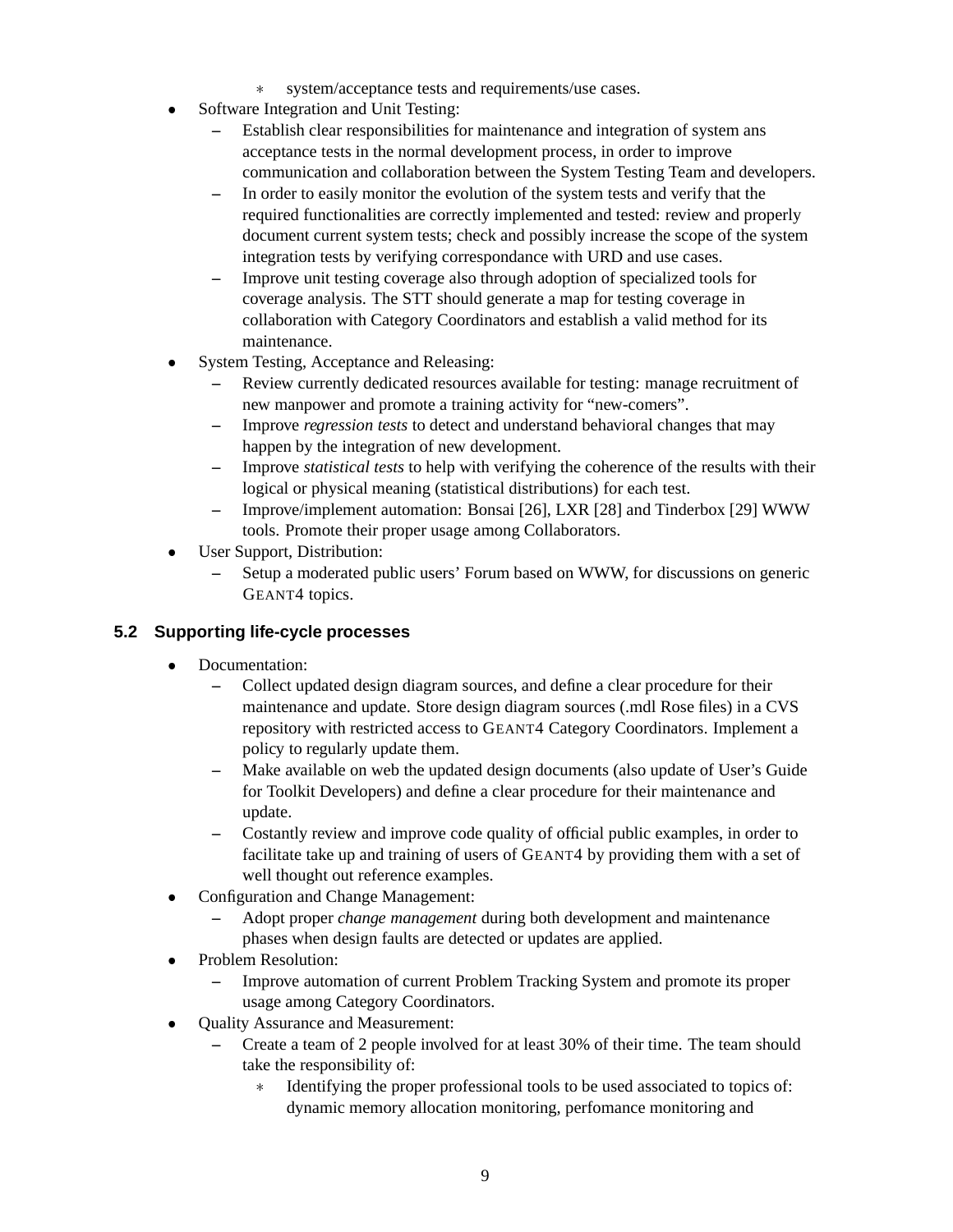profiling, source coding rules violations checking, code metrics analysis and test coverage analysis. Consider availability of tools and project resources.

- Identify the valid set of project-specific rules to be applied for source code filtering and implement the proper filters and scripts to be adopted.
- Select and/or define the "testbed" applications to be used and maintain/upgrade them along the development, in collaboration with the System Testing Team.
- \* Delegate to Category Coordinators the responsibility to monitor, assign to developers and/or implement fixes result of the QA activity.
- Make publicy available to developers tools, setups and scripts, to allow "unit" QA activity within each project domain.
- Automate as much as possible (and document) the QA activity, possibly through the WWW.
- Make available and distribute the results of the filtering and analysis done.
- Perform a complete analysis regularly every 1 or 2 months, based on the latest suggested Reference Tag.
- **–** Identify possible resources (tools/people) within external groups which are part of the GEANT4 Collaboration.
- **–** Improve automation: integrate with tools used for testing.
- - Verification and Validation:
	- **–** At macro level, periodically (every 6 months) review the current class Category Diagram and check/verify areas where violations/changes have been introduced.
	- **–** Provide test-coverage for validation of code to be submitted to system testing.

## **5.3 Organisational life-cycle processes: Management processes**

- $\bullet$  Project Tasks Management:
	- **–** Within each project's domain, adopt tools for work-flow management. Plan training for effective usage of the tools.
	- **–** Ensure that the on-going development in each Category is consistent with the design dictated by the design documents by supervising the development activity and, according to available resources, organising proper training for the developers in the team.

## **5.4 Organisational life-cycle processes: Organisation processes**

- $\bullet$  Improvement Process:
	- **–** Ensure that SPI is life-cycle driven, by regularly monitoring its progress: periodically iterate process assessments and compare results with previous assessments.
	- **–** Extend assessments to uncovered (or partially covered) domains: testing, documentation, software management.
- $\bullet$  Human Resource Management:
	- **–** Within each project's domain, adopt tools for size/effort estimation. Plan training for effective usage of the tools.

# **6 Summary**

The three main areas of application of SPI in GEANT4 for year 2000-2001 were chosen to be: Object-Oriented Analysis & Design (OOAD) software cycle, Quality Assurance & Optimisation and Testing. For each of these areas an evaluation of the current status has been made, taking into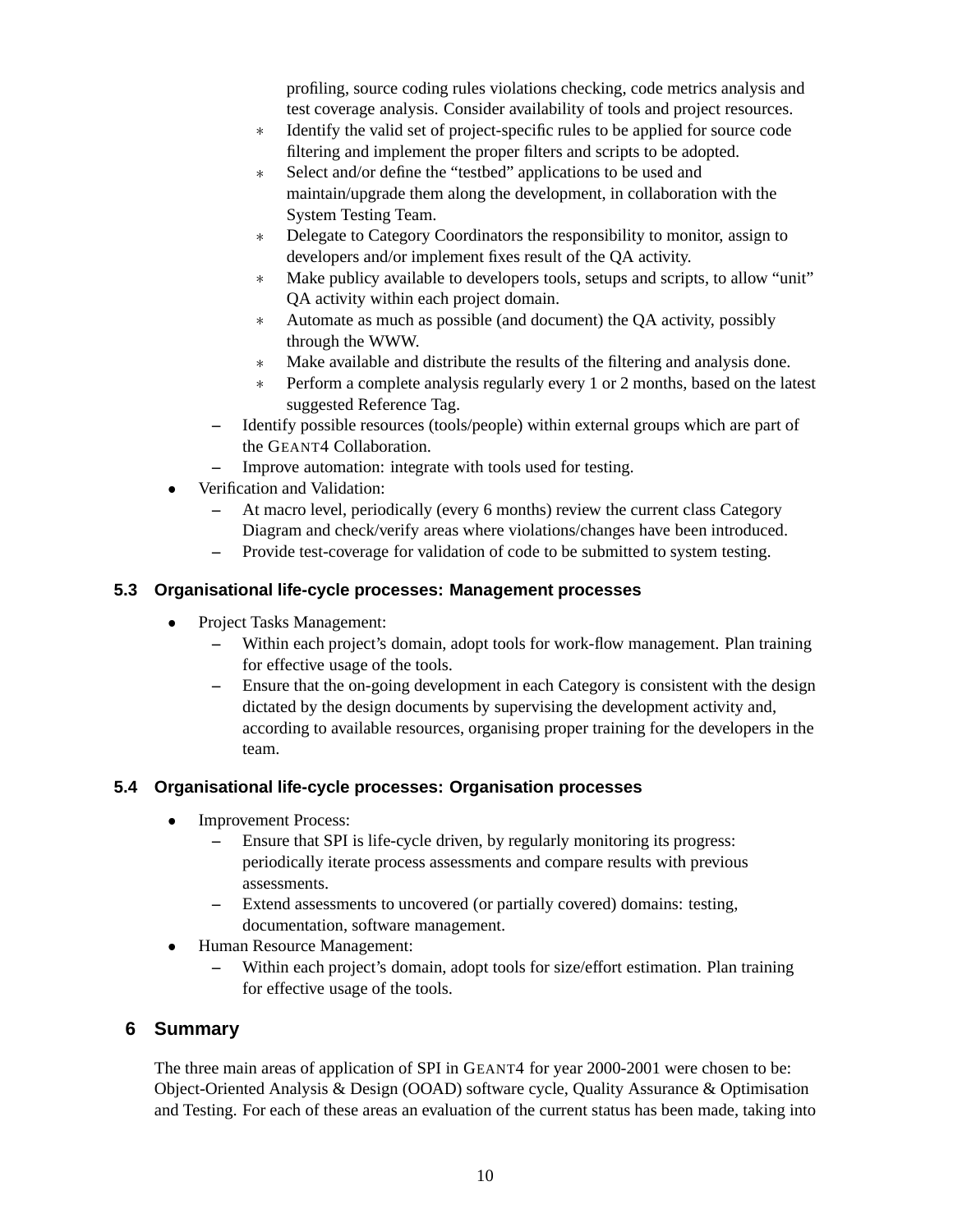account correlations on the different aspects/domains of the SPI program, weak points were identified and recommendations for improvement were advanced. For the OOAD software cycle domain, a formal assessment based on ISO/IEC 15504 (SPICE) Model [5], [6] has been performed and results from the assessment [22] up to capability level 2 were used to address items of improvement in the SPI program.

In order to consider SPI as part of the software life cycle and to monitor progress of the SPI program itself, new assessments will be regularly performed in future to address also areas previously not investigated, trying to first improve the current capability level and later-on increase it.

Concerning the OOAD software cycle, a need to improve in most Category domains the traceability between requirements, design and test-cases has been expressed, together with adopting proper *change management* during both development and maintenance phases when design faults are detected or updates are applied. Internal training in form of books, monitoring needs to be improved, in particular concerning the design methodology and the development cycle from User Requirements to Implementation. A repository for design documents is required and methods for providing, publishing and maintaining design documents must be defined and applied. Tools for work-flow management and size/effort estimation should be applied within each domain.

For Quality Assurance and Optimisation (QA), it has been requested to create a specialized team of at least two people sharing 30% of their time. The activity of this new formed QA team will be focused on the "global" context of the project, will have to be possibly independent from the software development itself, will need to be performed in coordination with the System Testing Team (STT) and Release Team, and has to be based on *mutual trust* with developers and Coordinators. It has been also adviced to continue in the effort of improving automation, by possibly integrating with system testing automation. Resources in terms of tools and man-power need to be identified not only within members of the Collaboration but also externally. Concerning System Testing, it has been stressed the importance of following the formalised procedures expressed in the *release & testing procedures* document [23], according to the established responsibilities for the maintenance and integration of the system tests in the normal development process. Emphasis has been put to apply a review of the existing system tests by checking their correspondance with User Requirements and Use Cases, and by properly document them along development. It has been adviced to the STT to generate a map for testing coverage in collaboration with Category Coordinators and establish a valid method for its maintenance. Progressive improvement in the development of regression and statistical tests has been suggested (where applicable). Concerning System Testing Automation, the adoption of WWW tools like Bonsai [26], LXR [28] and Tinderbox [29] are encouraged and expected to be soon integrated in the normal testing activity.

Committments and deadlines for the implementation of the proposed SPI actions have been established.

# **APPENDIX A: Processes and Process categories in ISO/IEC 15504**

#### **Primary-life cycle**

Engineering process category:

- $\bullet$  ENG.1: Development process
	- **–** ENG.1.1: System requirements analysis and design
	- **–** ENG.1.2: Software requirements analysis
	- **–** ENG.1.3: Software design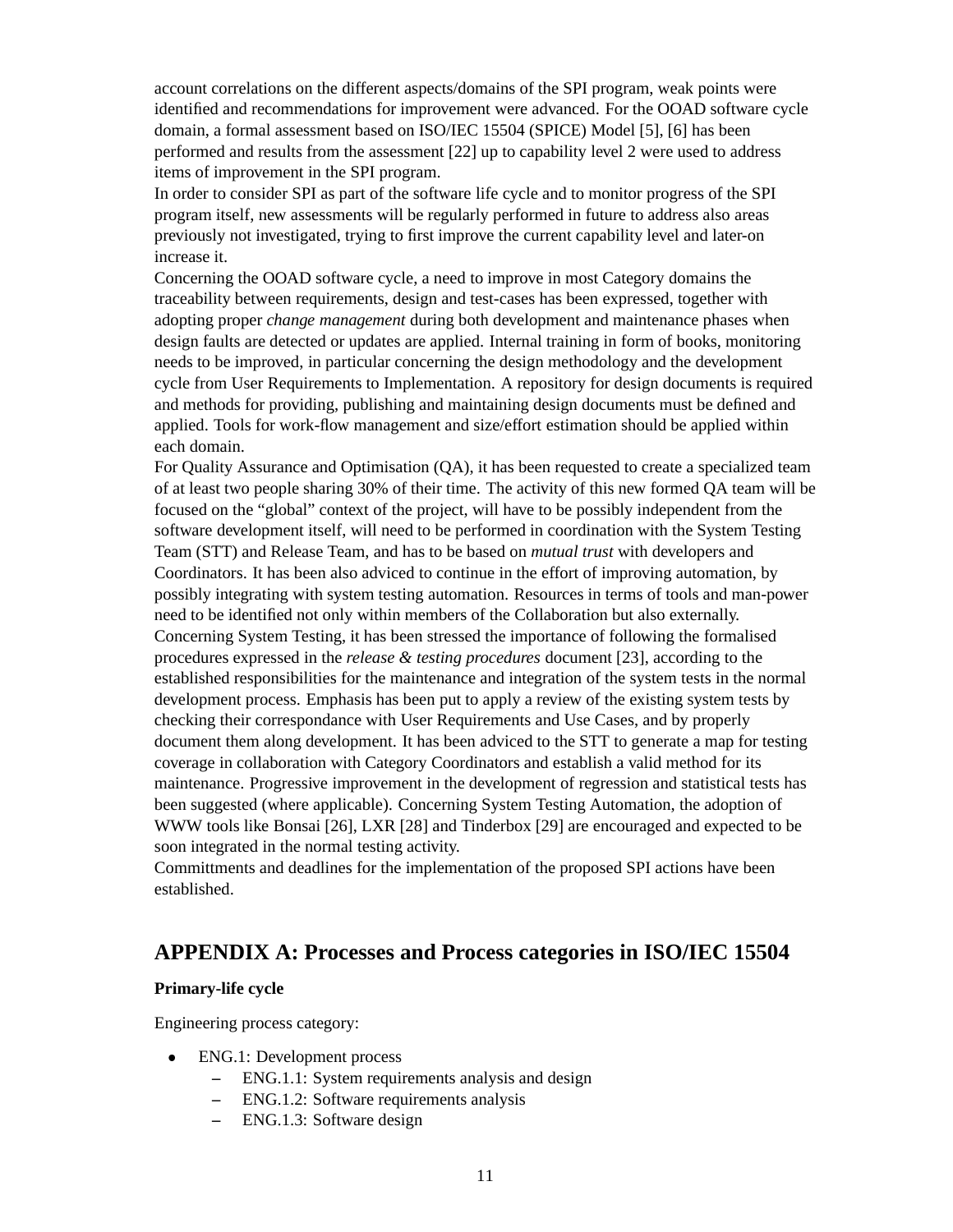- **–** ENG.1.4: Software construction
- **–** ENG.1.5: Software integration
- **–** ENG.1.6: Software testing
- **–** ENG.1.7: System integration and testing
- $\bullet$ ENG.2: System and software maintenance

Customer Supplier process category:

- - CUS.1: Acquisition process
	- **–** CUS.1.1: Acquisition preparation
	- **–** CUS.1.2: Supplier selection
	- **–** CUS.1.3: Supplier monitoring
	- **–** CUS.1.4: Customer acceptance
- $\bullet$ CUS.2: Supply process
- $\bullet$ CUS.3: Requirements Elicitation process
- $\bullet$  CUS.4: Operation process
	- **–** CUS.4.1: Operational use
	- **–** CUS.4.2: Customer support

#### **Supporting life-cycle**

Support process category:

- $\bullet$ SUP.1: Documentation process
- $\bullet$ SUP.2: Configuration Management process
- $\bullet$ SUP.3: Quality Assurance process
- $\bullet$ SUP.4: Verification process
- $\bullet$ SUP.5: Validation process
- $\bullet$ SUP.6: Joint Review process
- $\bullet$ SUP.7: Audit process
- $\bullet$ SUP.8: Problem Resolution process

#### **Organisational life-cycle**

Management process category:

- $\bullet$ MAN.1: Management process
- $\bullet$ MAN.2: Project Management process
- $\bullet$ MAN.3: Quality Management process
- $\bullet$ MAN.4: Risk Management process

Organisation process category:

- $\bullet$ ORG.1: Organisational Alignment process
- $\bullet$  ORG.2: Improvement process
	- **–** ORG.2.1: Process establishment
	- **–** ORG.2.2: Process assessment
	- **–** ORG.2.3: Process improvement
	- ORG.3: Human Resource Management process
- $\bullet$ ORG.4: Infrastructure process
- $\bullet$ ORG.5: Measurement process
- ORG.6: Reuse process

-